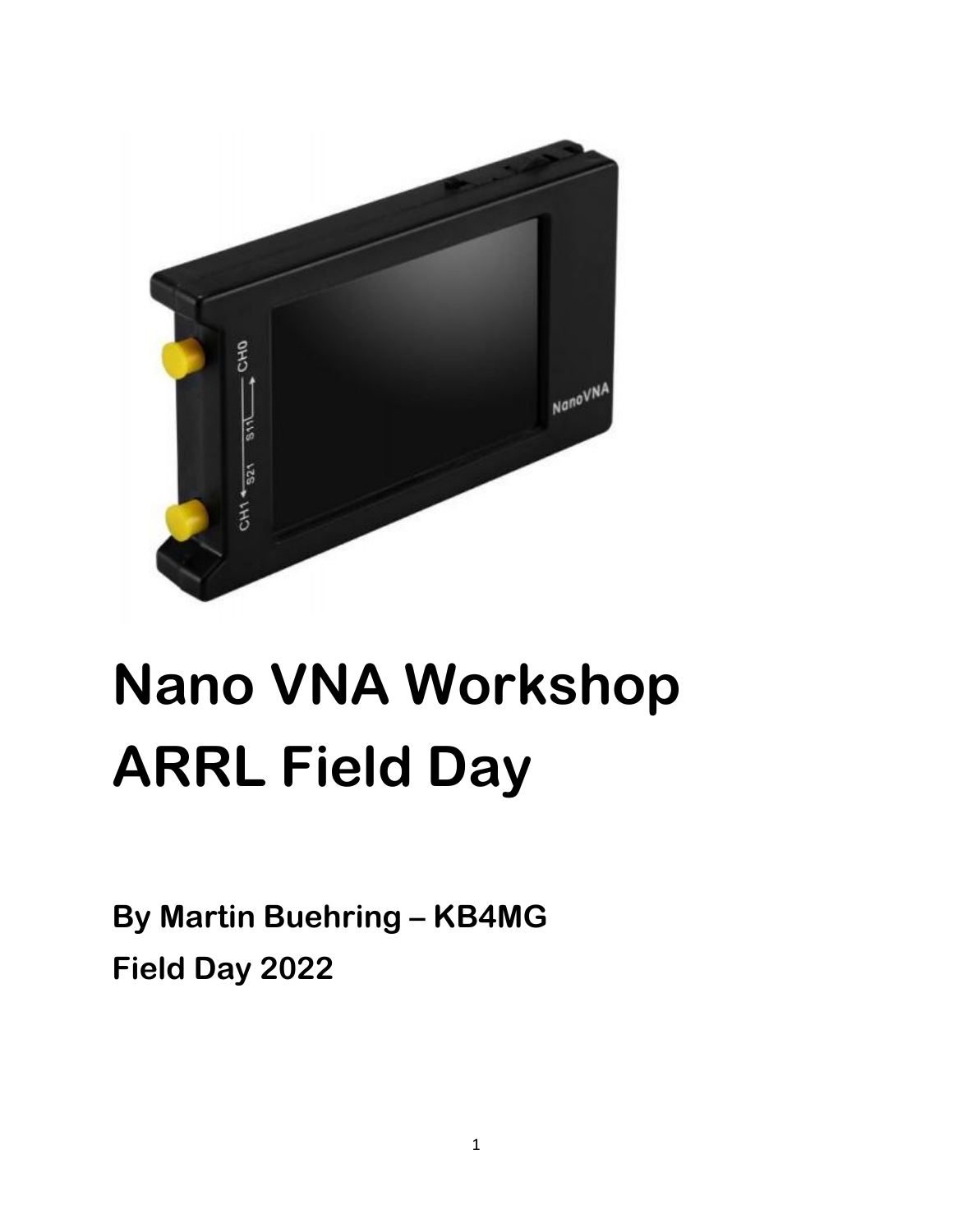# Workshop Topics

What is a VNA anyway?

What can I use it for in the context of amateur radio?

Basic Concepts – Common terms used

Activity 1 Calibration step.

Activity 2

Measuring your coax cable length or change in impedance to a fault Measure the loss of the coax for differing frequency applications

Activity 3

Analyzing a ham radio 80 m band pass filter from Low Band Systems. Using the free computer software to make it easier to program and use.

Questions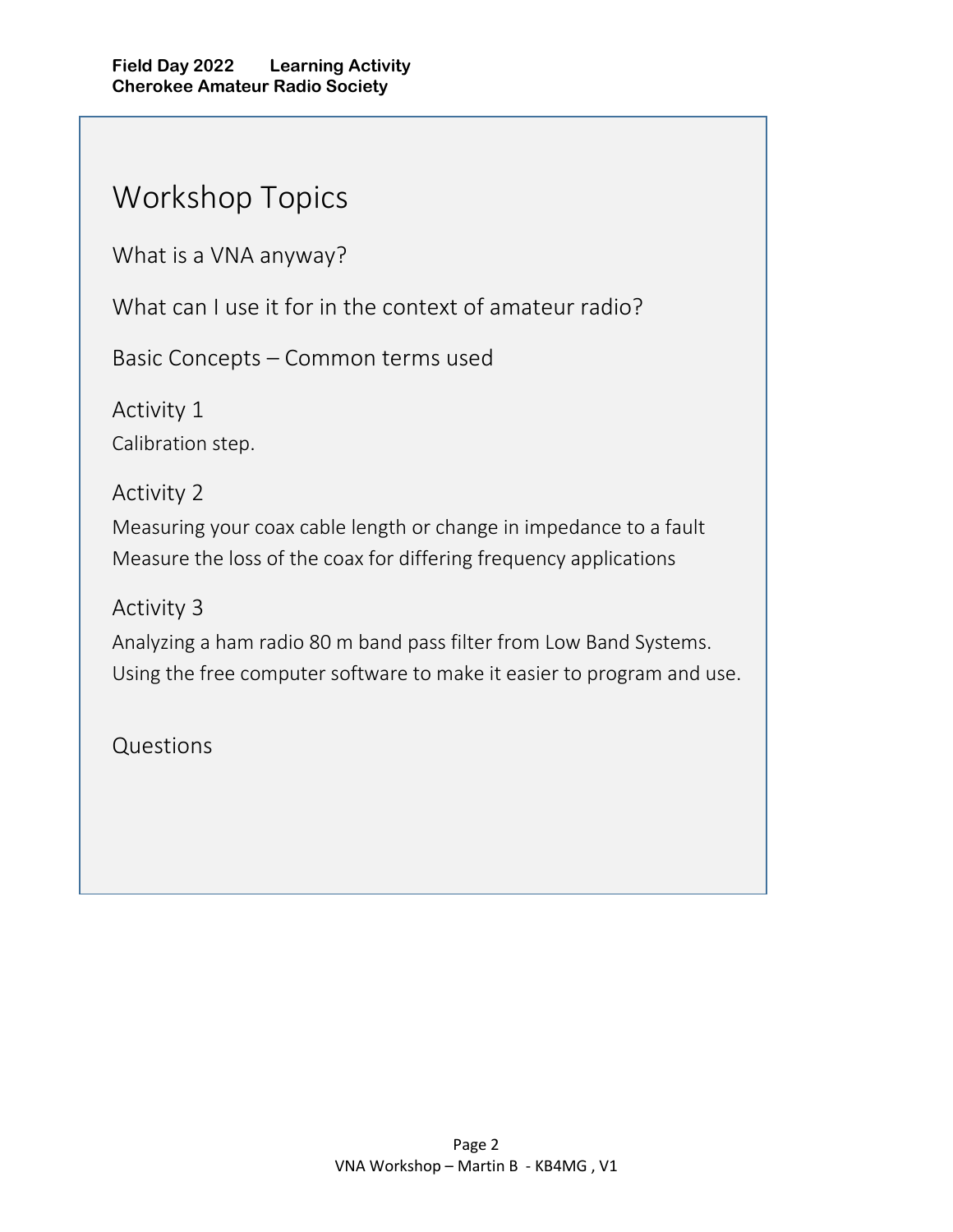What is a VNA?

Vector Network Analyzer, VNA, is an instrument that measures network parameters of electrical networks, such as antenna or antenna system, filters, individual components, etc. The VNA sends a known signal (an electromagnetic wave of known magnitude and frequency) into a device under test (DUT), and measures how much of that wave reflects from the device (reflection) and how much transmits through the device (transmission). The NanoVNA is a two port device. The VNA captures both magnitude and phase of reflected wave from the DUT or magnitude and phase of the wave that has passed through the DUT. When measuring one port devices, such as an antenna or individual components, the VNA transmits a signal of known magnitude and frequency from its Port 1 into the DUT and measures magnitude and phase of the reflected signal from the DUT on the same port, VNA Port 1. This known as S11.

When measuring two ports devices, e.g. filters, the VNA transmits a signal of known magnitude and frequency from its Port 1 into the DUT and measures the magnitude and phase of the signal passed through the DUT to the VNA other port, Port 2. All other ''measurements'' are calculated in the VNA based on measurements of the magnitude and phase of the reflected and transient signal. This is known as S21.

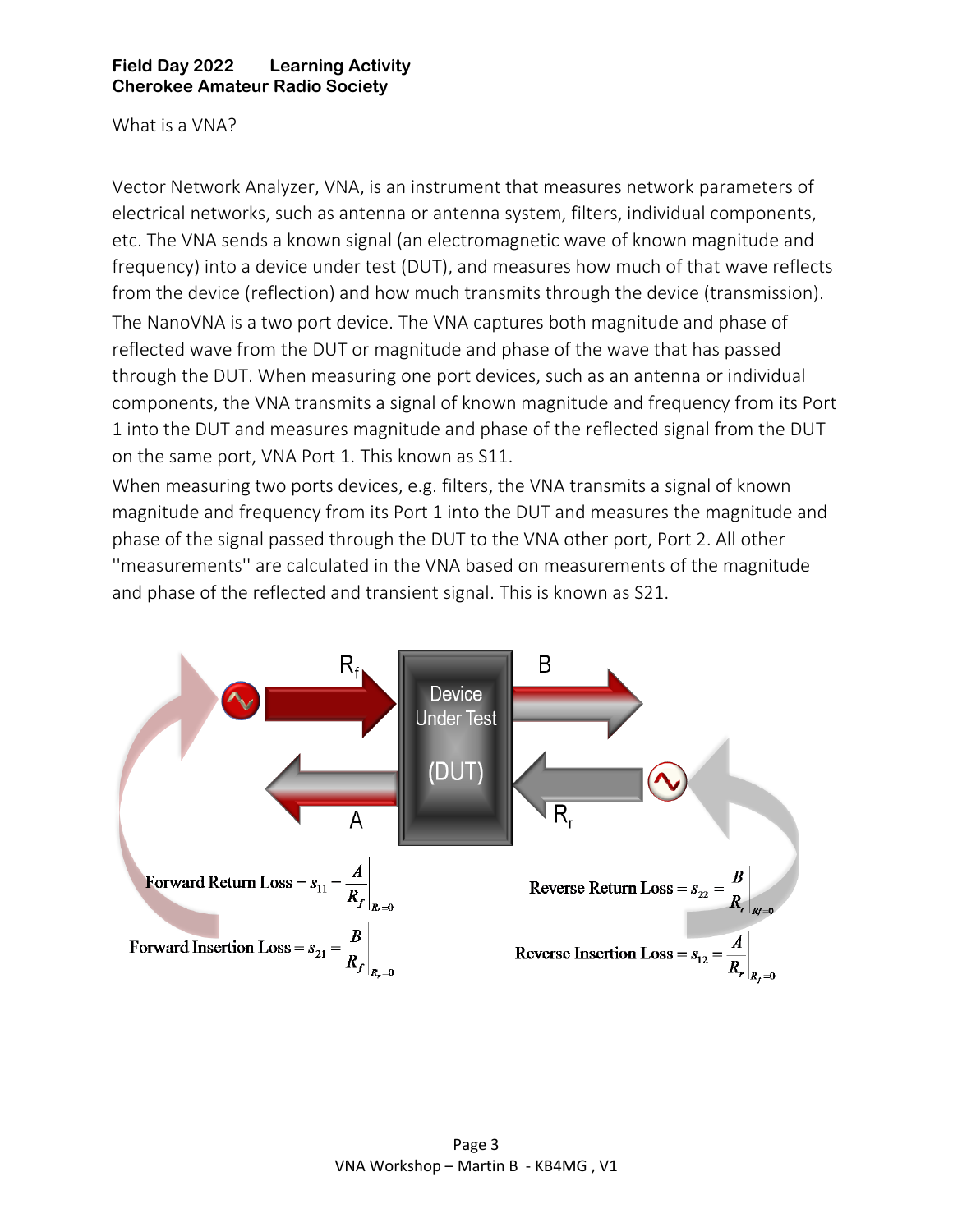What can I use it for in the context of amateur radio?

- Measure VSWR (aka SWR) for an antenna and transmission lines
- Measure the characteristic impedance  $(Z_0)$  of coaxial cable
- Measure the distance along a coax until it sees a significant change in impedance. (use to check the length or look for a defect)
- Measure response of a filter (low pass, high pass, bandpass) (needs 2 ports)
- Advanced uses include Smith Chart and R+jX impedance measurements

Most Hams want to use these for testing antennas. It is a good instrument for that purpose and will allow you to set it up to sweep a particular set of frequencies.

Failures in antenna system can be hard to locate. The NanoVNA can operate as a Time Domain Reflectometer (TDR) to help find the location of a fault or a bad connector.

CAUTION! When using the NanoVNA to test an outdoor antenna, it is important to first discharge any built up change it may have from static electricity. The coax cable can act like a capacitor and store this charge. If you connect your NanoVNA, it can blow out the sensitive front-end electronics.

# Activity 1: Measure length of coax and losses at various frequencies

# Length

Theory – If we put a pulse on the coax with the opposite end open, it will be reflected back to the VNA port, which is looking for Return Loss signals. This reflected signal, knowing the velocity factor, will tell us the length of the coax (electrically speaking). The physical length can vary by a number of inches.

We can measure the time it takes to make a round trip on the coax and knowing the Velocity factor, we can calculate the length.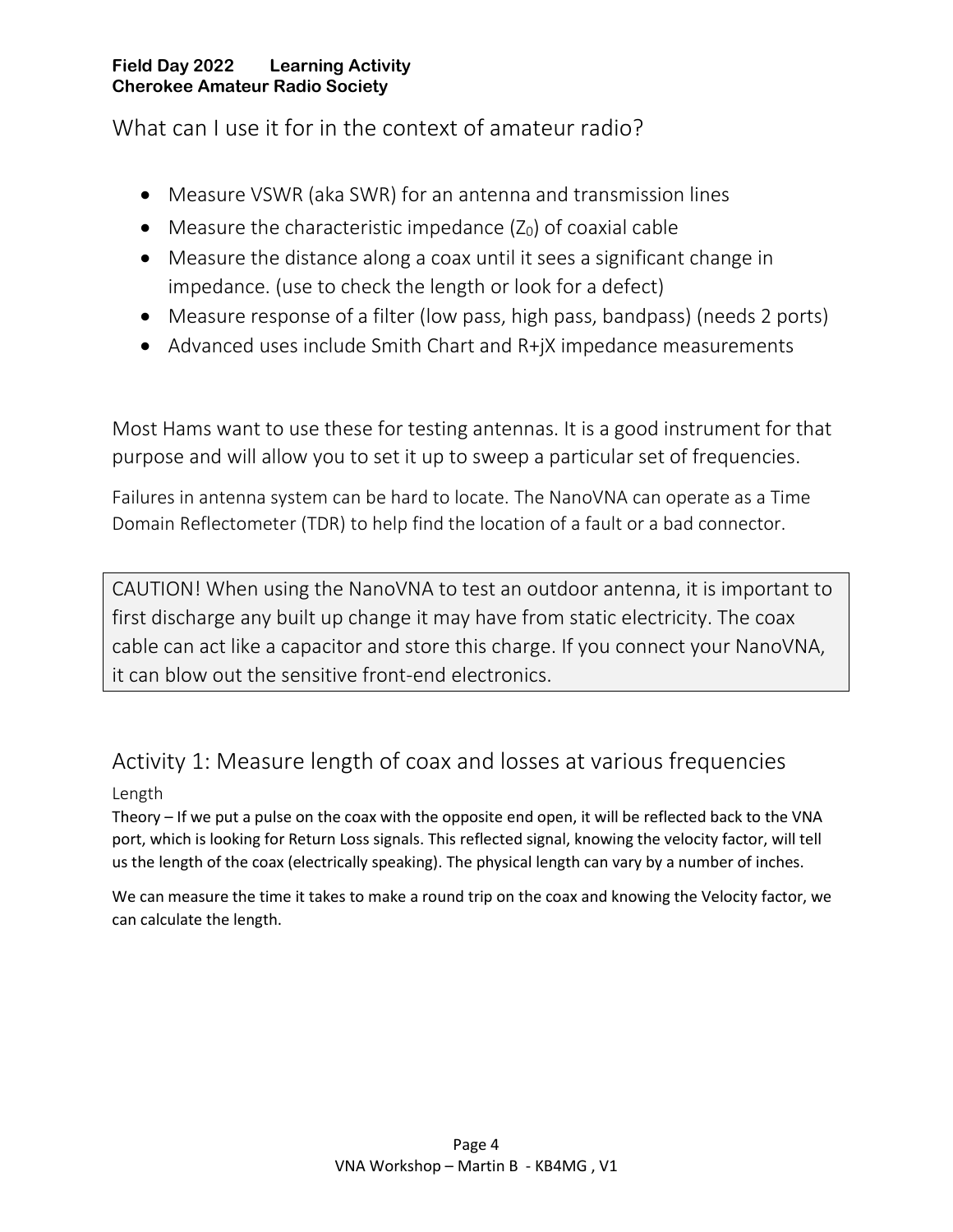

- 1) Know the type of coax (ie RG8x, RG8u, etc) [ DX Engineering Low Loss DXE-8XDB050 with BNC connectors]
	- Gas injected foam dielectric cable, 16 AWG center, 19 stands 29 AWG shield
	- Loss for 100ft is 1.4dB @ 30Mhz
	- Velocity Factor is ~82% (data sheet), because it is foam type dielectric
- 2) Connect the coax to the NanoVNA with the needed adapter(s). (BNC to SMA)
- 3) Display -> Turn on Trace 0 for Channel 0.
- 4) Add one marker, if not already on (triangle shape with number)
- 5) In Display -> Format -> More-> Linear (for a linear graph)
- 6) In Display -> Transform -> Transform ON
- 7) In Display -> Transform -> Low Pass Impulse (which give you just a pulse output)
- 8) In Display -> Transform .> Velocity factor (Vf) enter 82 x1 (which means 82% of C speed of light)
- 9) In Stimulus -> Start 50KHz
- 10) In Stimulus ->Stop (what to put here?) It depends….

#### **With NanoSaver Software:**

- 1) Select the Time Domain Reflectometer opens small window
- 2) Set the velocity factor as Semi-solid PE (vf =  $\approx$ 84%) Close enough.
- 3) Electrical length is shown in meters and feet.

Because the NanoVNA only has limitations on the length it can measure. To get the best results we have to determine what Stop Frequency to enter.

- Higher Frequency = shorter the distance range
- Lower Frequency = longer distance range

Estimate the length of the coax. We will use this to set the stop frequency.

Stop Freq (Mhz) =  $\frac{5850}{M}$  $\overline{Max\ Distance(m)}}$  x Vf (this is the decimal value, ie 80% is 0.80)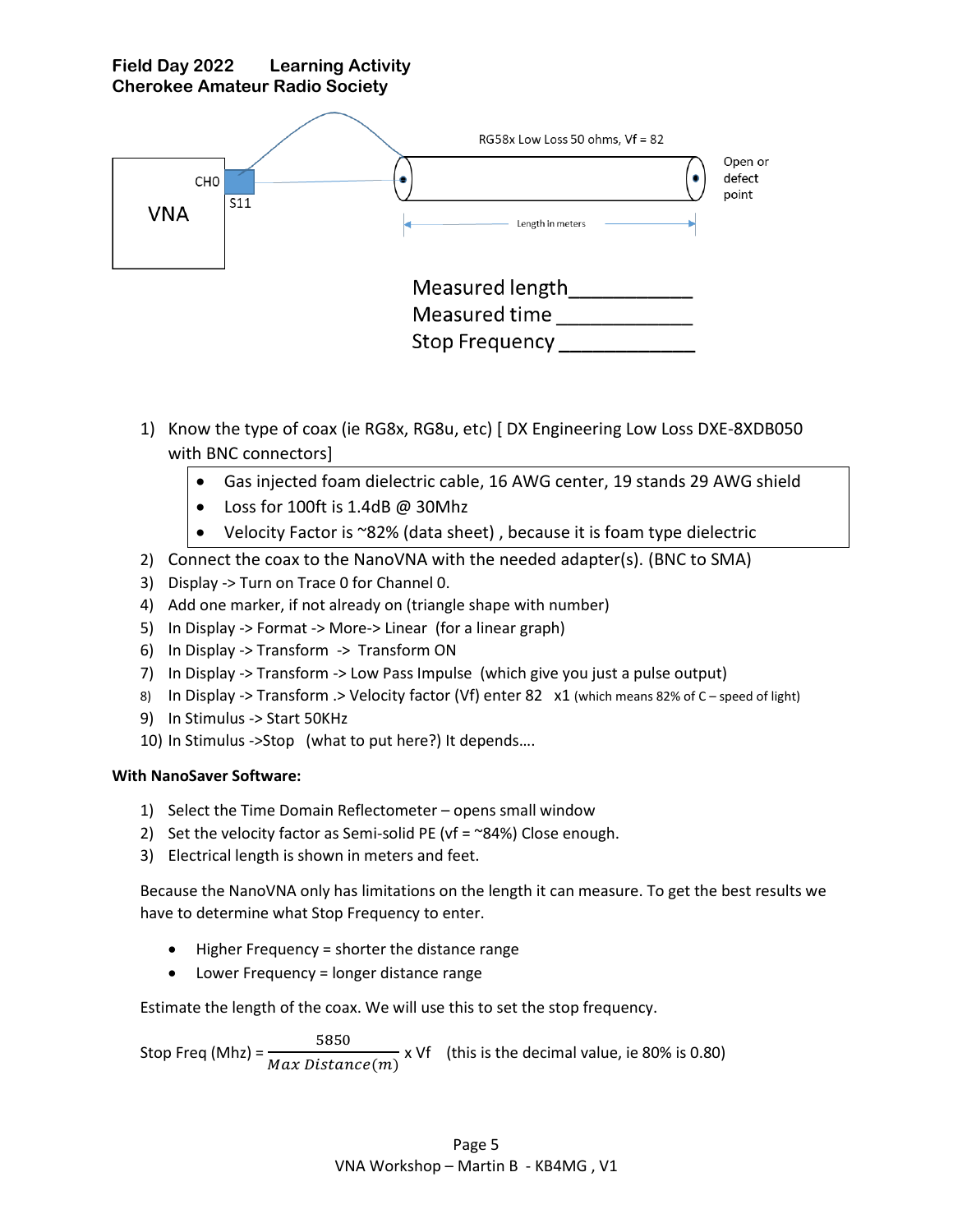Stop Freq = 
$$
\frac{5850}{25m}
$$
 x 0.82 = 191 Mhz - Lets round down to 190 MHz

Note: The marker, if moved to the end of the trace, would tell you the maximum length range.

- 11) Look at the trace and do a Display -> Search -> Maximum to get the max value of the pulse.
- 12) The display shows the length in meters and the round trip time (typically in nS).



NanoVNA Display for cable length

NanoVNA Measured Length and manufactured manufactured manufactured feet

## **Sanity Check**

C = speed of light =  $299,792,458$  m/S

To travel 16m would take 16m/299,792,458m/s = 53.4 e-9 or 53.4ns

We measured \_\_\_\_\_\_\_\_\_\_\_\_\_\_\_\_\_\_\_\_\_ ns Vf = delay(C)/actual delay =  $53.4$ ns/ \_\_\_\_\_\_ = \_\_\_\_\_\_\_\_

Why is it longer than the physical length?

| The clue is in the propagation speed. In free space a line with length $= 1$ m would introduce a delay of td |  |  |
|--------------------------------------------------------------------------------------------------------------|--|--|
| $= 1$ /c0 = 3.333nS.                                                                                         |  |  |

When, due to dielectric material (as in a coaxial transmission line), the propagation speed is less (about 0.66\*c0), this line (with physical length of 1m) would show a delay of. In our case .82\*c0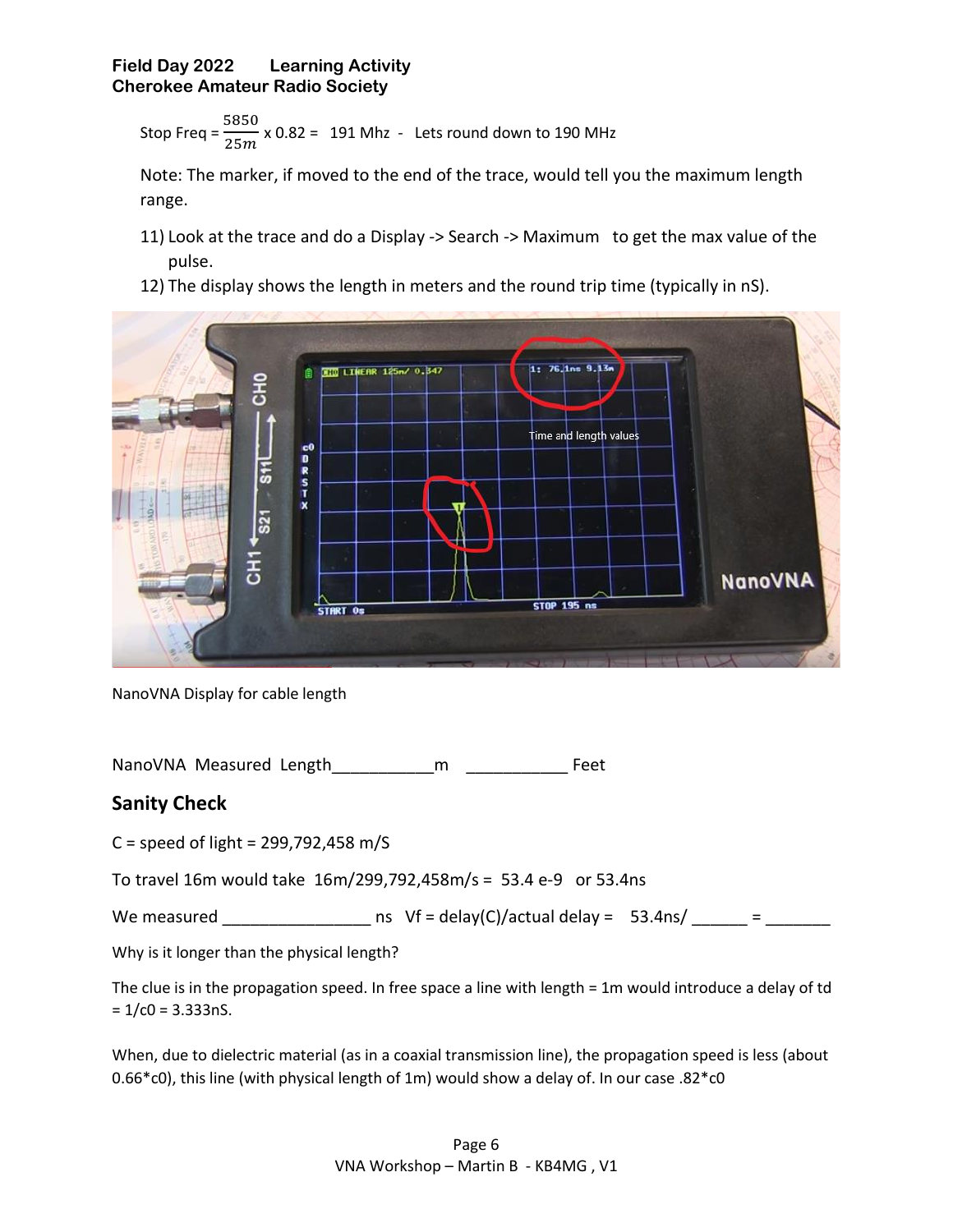$Td = 1/(0.82 * c0) = 4.06nS$ 

This is more delay, so electrically spoken; this line appears to be longer.

Based on  $le = td*c0$ , the dielectrically filled line has an electrical length of:

el.le=td\*c0 = 4.06nS\*3e8 = 1.21m.

So electrical length is the physical length of a line with propagation speed c0 that behaves the same as the actual line.

Note that unterminated lines have somewhat more electrical length, even when corrected for the propagation speed of the actual line. This is because of the capacitive fringing at the unterminated end.

If you express the electrical length in wavelength, you can say electrical length = (physical length)/(wavelength IN trans.line)

## Part 2: COAX LOSSES

Guiding equation is

$$
Z_0 = \sqrt{\frac{L}{C}}
$$
 Where  $Z_0$ = Impedance,  $\sqrt{\frac{L}{C}}$  is cable loss

There are some good YouTube videos that show this measurement.

It requires the two port VNA configuration shown below.



If we measure this RG8x coax for use for VHF and UHF, what do you think we will find?

Our specs are :

- DX Engineering Low Loss DXE-8XDB050 with BNC connectors 50 ohms Characteristic Impedance
- Gas injected foam dielectric cable, 16 AWG center, 19 stands 29 AWG shield
- Loss for 100ft is 1.4dB @ 30Mhz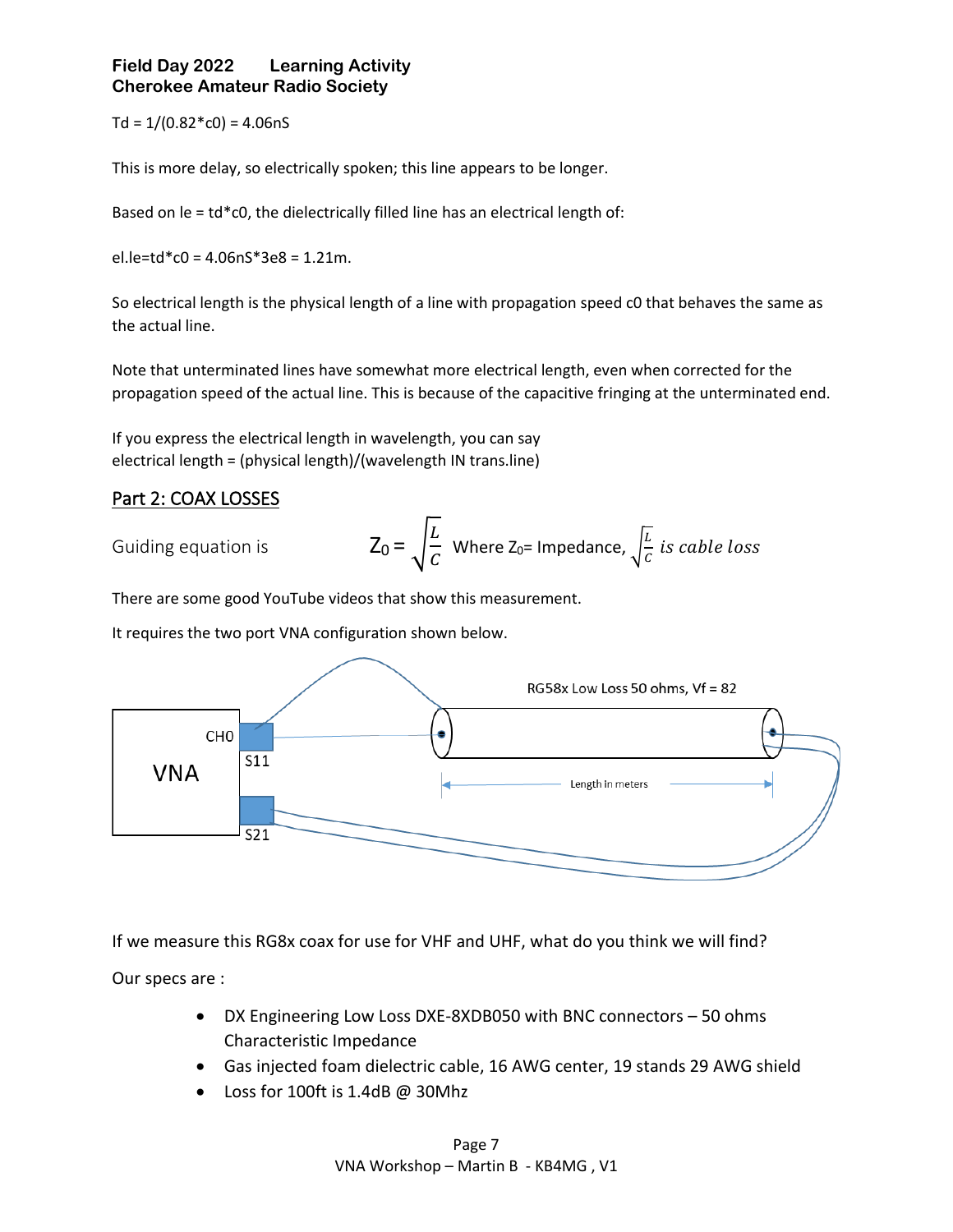- Velocity Factor is 82%
- 1) Connect the coax like the figure with it making a loop between the S11 and S21 ports. The VNA transmits a signal of known magnitude and frequency from its Port 1 into the coax, and measures the magnitude and phase of the signal passed through the coax to the VNA other port, Port 2.
- 2) Use Trace 1 set to Log/Mag for Channel 1. This must be channel 1 because this is the through port S21. In VNA Saver set to display the S21 Gain plot and S11 Return Loss
- 3) Set Start Frequency to 120 MHz (ie below the 2m band), set Stop Frequency to 500 MHz
- 4) Losses will be shown in dB at the range of frequencies we set.
- 5) What is the loss at 144MHz ?
- 6) What is the loss at 443 MHz? How much power is lost?



- 8) Change the Stop Frequency to 40 MHz and read the loss at 30MHz. How does that compare to the datasheet? \_\_\_\_\_\_\_\_\_\_\_\_
- 9) Would you use this coax for a UHF station? \_\_\_\_\_\_\_\_\_\_\_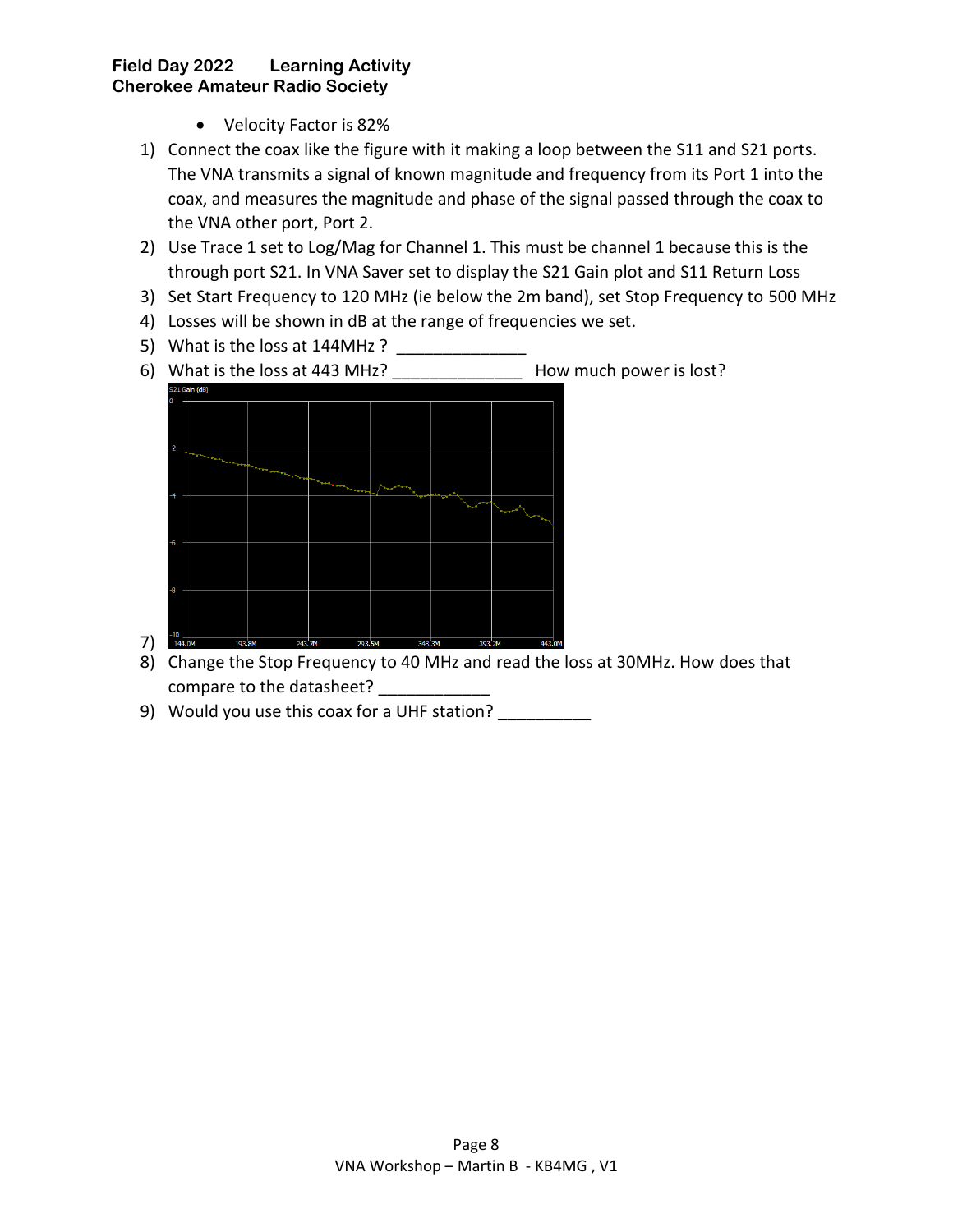| <b>Return Loss,</b><br>$R$ (dB) | <b>Reflection</b><br><b>Coefficient.</b><br>Γ | <b>Voltage</b><br><b>Standing</b><br><b>Wave Ratio</b><br>(VSWR), r |
|---------------------------------|-----------------------------------------------|---------------------------------------------------------------------|
| 0                               | 1.000                                         | $\infty$                                                            |
| $\mathbf{1}$                    | 0.891                                         | 17.391                                                              |
|                                 | 0.794                                         | 8.724                                                               |
| $\frac{2}{3}$                   | 0.708                                         | 5.848                                                               |
| $\overline{4}$                  | 0.631                                         | 4.419                                                               |
| 5                               | 0.562                                         | 3.570                                                               |
| 6                               | 0.501                                         | 3.010                                                               |
| $\overline{7}$                  | 0.447                                         | 2.615                                                               |
| 8                               | 0.398                                         | 2.323                                                               |
| 9                               | 0.355                                         | 2.100                                                               |
| 10                              | 0.316                                         | 1.925                                                               |
| 11                              | 0.282                                         | 1.785                                                               |
| 12                              | 0.251                                         | 1.671                                                               |
| 13                              | 0.224                                         | 1.577                                                               |
| 14                              | 0.199                                         | 1.499                                                               |
| 15                              | 0.178                                         | 1.433                                                               |
| 16                              | 0.158                                         | 1.377                                                               |
| 17                              | 0.141                                         | 1.329                                                               |
| 18                              | 0.126                                         | 1.288                                                               |
| 19                              | 0.112                                         | 1.253                                                               |
| 20                              | 0.100                                         | 1.222                                                               |
| 21                              | 0.089                                         | 1.196                                                               |
| 22                              | 0.079                                         | 1.173                                                               |
| 23                              | 0.071                                         | 1.152                                                               |
| 24                              | 0.063                                         | 1.135                                                               |
| 25                              | 0.056                                         | 1.119                                                               |
| 26                              | 0.050                                         | 1.106                                                               |
| 27                              | 0.045                                         | 1.094                                                               |
| 28                              | 0.040                                         | 1.083                                                               |
| 29                              | 0.035                                         | 1.074                                                               |
| 30                              | 0.032                                         | 1.065                                                               |
| $\infty$                        | $\Omega$                                      | 1.000                                                               |

## Activity 2: Measure a Bandpass filter with a NanoVNA (time allowing)

Bandpass filters are used to reject a range of frequencies and pass others within the "band" of choice. The figure below shows what the perfect response curve would look like. We will use the NanoVNA to see the "real-world" response.



The filter we are measuring is a product from Low Band Systems and has a datasheet supplied by the vendor that shows the response curve measured on a profession grade VNA. This filter is for the 80 meter band and rejects signals outside that band as well as limits transmission of signals outside the band.